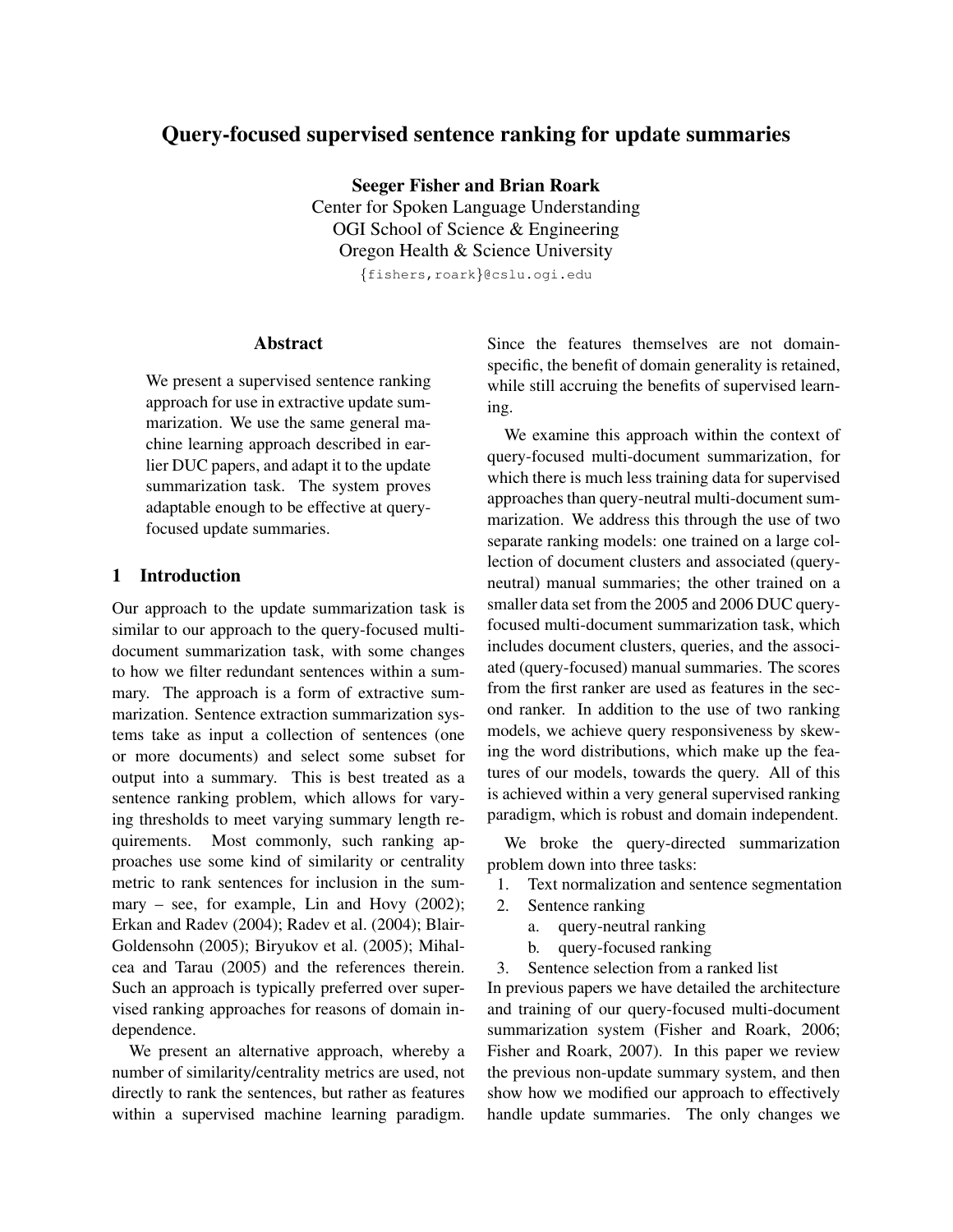made for updating were to the third part, sentence selection from a ranked list.

### 2 Sentence Extraction System

The several stages of our sentence extraction system are detailed in Fisher and Roark (2006). We give just a brief review of the stages here.

### 2.1 Text normalization

In the multi-document summarization data<sup>1</sup> made available for the Document Understanding Conferences (DUC), each document set is a collection of individual articles, each article in its own file. We created one large text file for each document set by concatenating the raw content text from each article, discarding the meta-data. We then used a simple algorithm to perform sentence segmentation, making use of a list of common abbreviations extracted from the Penn Treebank.

### 2.2 Supervised sentence ranking

For sentence ranking, we implemented a perceptron ranker (Crammer and Singer, 2001). The objective we used for our supervised ranking is the ROUGE-2 score as configured for the DUC-06 evaluation. For a 250 word summary we are typically only interested in the top 15 or so sentences in a document set (while allowing for redundancy). As a result, we configured the perceptron ranking algorithm to produce models with only 3 ranks. Within each document cluster, feature values were normalized.

Using a limited feature set, the algorithm cannot converge to perfect ranking performance on the training set. We experimented with n-gram features, but although this allowed the perceptron to converge to the training data very accurately, it did not improve ranking performance against our heldout training data. We also experimented with a second order polynomial kernel for the perceptron. This also helped the perceptron to converge, but it did not significantly help with accuracy on the heldout data. See Fisher and Roark (2006) for further details.

### 2.2.1 Query-neutral sentence ranking

The base feature set that we use is the same as was used in our baseline system from DUC 2005 and DUC 2006 (Fisher and Roark, 2006). For every

| 1. | average tf.idf                       | 6. | average logodds       |
|----|--------------------------------------|----|-----------------------|
| 2. | sum tf.idf                           | 7. | sum logodds           |
|    | 3. average loglike                   | 8. | sum $(max 3)$ logodds |
| 4. | sum loglike                          | 9. | Sentence position     |
| 5. | sum $(max 3)$ loglike 10. centrality |    |                       |

### Table 1: Base feature set

cluster of documents  $c$  in the set of clusters  $\mathcal C$  comprising the training set, let  $\mathcal{Z}_c$  be the collection of manual summaries for that cluster. Let  $s \in c$  be the sentences in cluster c and  $z \in Z_c$  be the sentences in the summaries of cluster c. For every cluster  $c \in \mathcal{C}$ we scored each sentence  $s \in c$  as follows

$$
\rho(s) = \operatorname{average}(\operatorname{rouge}(s, z))
$$
  

$$
z \in Z_c
$$

where  $rouge(s, z)$  is the ROUGE score (Lin, 2004) of sentence  $s$  with  $z$  as the reference summary. We calculated this value for all sentences in each cluster of the DUC 2001-2003 training data for summaries of size 100, 200 and 400 words, giving us our "gold standard" ranking for use in training the base system.

For each sentence in a cluster, we extracted a small number of features for ranking. Most of these features are aggregated from word-based features. Word-based features were of three varieties: TF\*IDF, log likelihood ratio, and log odds ratio statistics. The feature set is summarized in Table 1. See Fisher and Roark (2006; Fisher and Roark (2007) for details on calculation of the features.

Beyond these base features, we added the features from Table 1 for both the immediately previous and immediately following sentences as features for the current sentence, effectively tripling the number of features.

Using multiple similarity metrics as features is useful because all of these features score cooccurrence dependencies differently.

### 2.2.2 Query-focused sentence ranking

### Skewing word distributions

To achieve query-sensitivity within the context of a single supervised ranking system, we examined skewing word distributions towards the query for purposes of calculating distribution sensitive features. Recall that we have a number of features (see table 1) that rely on the distribution of a word in the

<sup>1</sup>http://duc.nist.gov/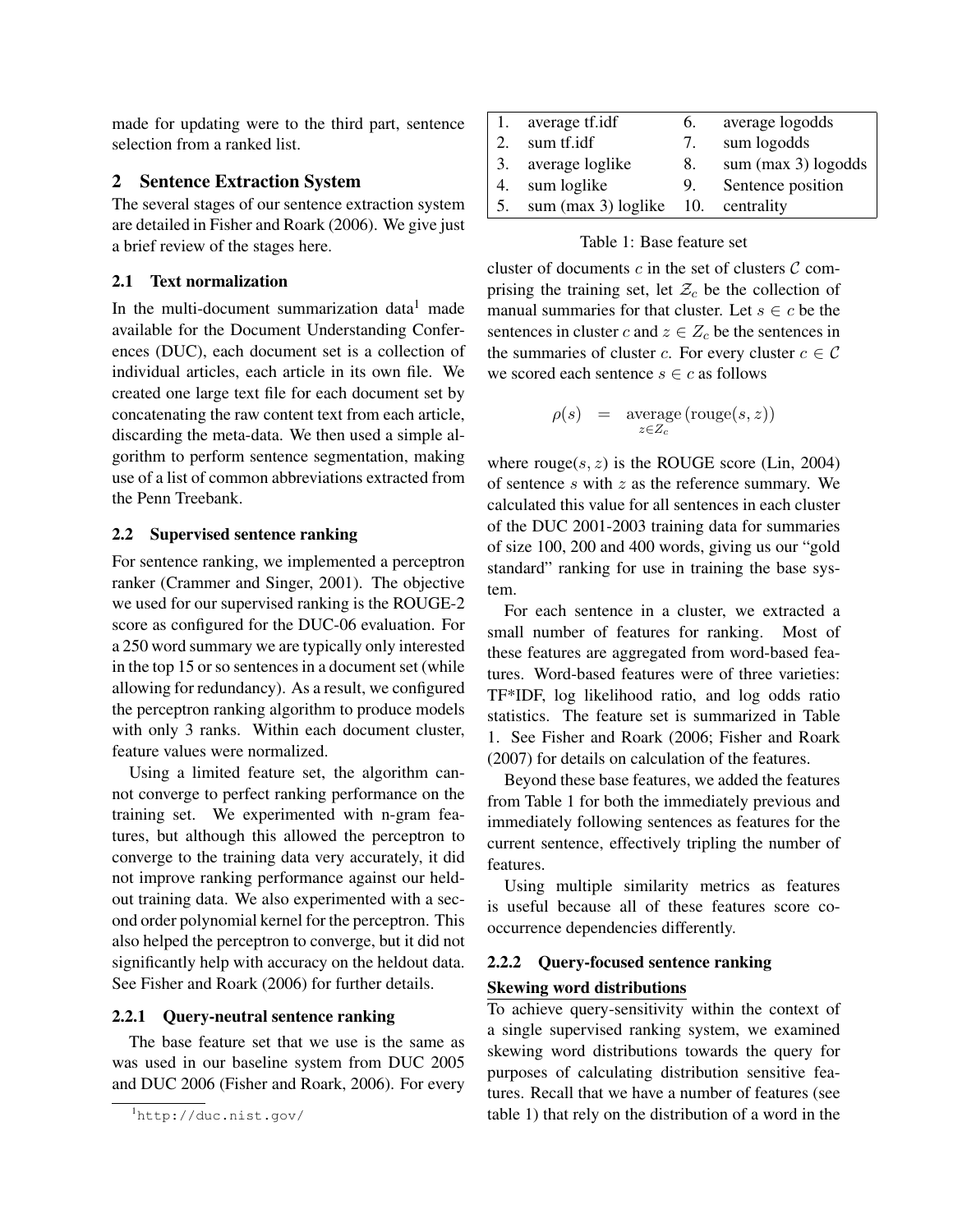document set relative to its distribution in the corpus. We skew the word distributions towards the query in a document set by adding the counts of each of the non-stop query words, multiplied by an empirically determined factor, to the counts of words in the document set. In effect, non-stop query words have their counts increased in the document set for purposes of calculating the word-distribution sensitive features. The result is that when extracting features from a sentence, words that are in the query will have relatively larger feature values, by virtue of having higher document set counts. When the individual words have larger values, the feature values for sentences containing those words will also be higher.

Note that this approach allows us to train the models on non-skewed training data, with the queryfocused skewing happening at test time. Hence, large amounts of query-neutral multi-document summarization training data can be exploited. With this approach, we can get query sensitivity within a very simple ranking approach. This has the additional benefit of being able to convert the ranking score to a normalized probability (via softmax), thus allowing the use of these scores as features in another stage of ranking.

### Re-ranking

The first-pass ranking model in our approach is trained on query-neutral summarization data. Given that we now have query-sensitive training data from the DUC-2005 and 2006 evaluation set, we can build a specifically query-focused reranker from this data. As with the query-neutral ranking, we used the perceptron ranking algorithm.

The sentences are first ranked using the skewing approach described above, and the output from this step (the softmax normalized perceptron score) is one of the features input to the reranker. In addition to this feature, which has its weight empirically fixed, the reranker has two other sets of features for which it learns parameter weights. These are features characterizing the number of non-stop query words in the sentence. We first partition the set of non-stop query words into two subsets: those with log likelihoods higher than a fixed threshold and those with log likelihoods lower than the threshold. The log likelihood is calculated for each query word for that cluster, using unskewed counts. Then,

for each subset s, there are five indicator features: 0 words in the sentence from s; at least 1 word in the sentence from s; at least 2 words from s; at least 3 words; and at least 4 words. For the trials reported here, the partitioning threshold was set empirically at 10. See Fisher and Roark (2006) for further details on this approach.

For training the reranker, we used the DUC-2005 document sets as training data, and the DUC-2006 document sets as development data for testing different features. We fixed the weight of the baseline ranker at 1000.

### Query expansion

Besides skewing word distributions towards the query, and then performing re-ranking with querybased features, we also performed query expansion to make our sentence ranking more sensitive to the query. We used a 300 million word corpus to estimate the probability that two words will occur in adjacent sentences. We picked the 100 non-stop words with the highest log-likelihood as expansion terms for each query term. These expansion terms were included in the re-ranking step described above, but as separate features from the actual query terms. For more details see Fisher and Roark (2007).

#### 2.3 Sentence selection

At the sentence selection stage, we removed any sentence less than 5 words or greater than 50 words in length. The restriction on being too short is based on the intuition that in an extraction system, anything too short will be meaningless out of context. The restriction on being too long is a simple way to keep the system from extracting long lists, which generally do not make a good summary. In addition, any sentence that begins or ends with a quotation mark was also filtered out. Finally, sentences beginning with a pronoun were removed, to avoid the most obvious cases of poor anaphora resolution.

At this point we also applied some simple compression to the remaining sentences. Namely, we removed any paired parentheticals, defined as stretches of text in a sentence that were delimited by parentheses, single dashes, or em-dashes.

Sentences were selected in order based on the final ranking, until the summary size limit was reached, with some sentences being removed for lack of novelty, as follows. Stop-words were re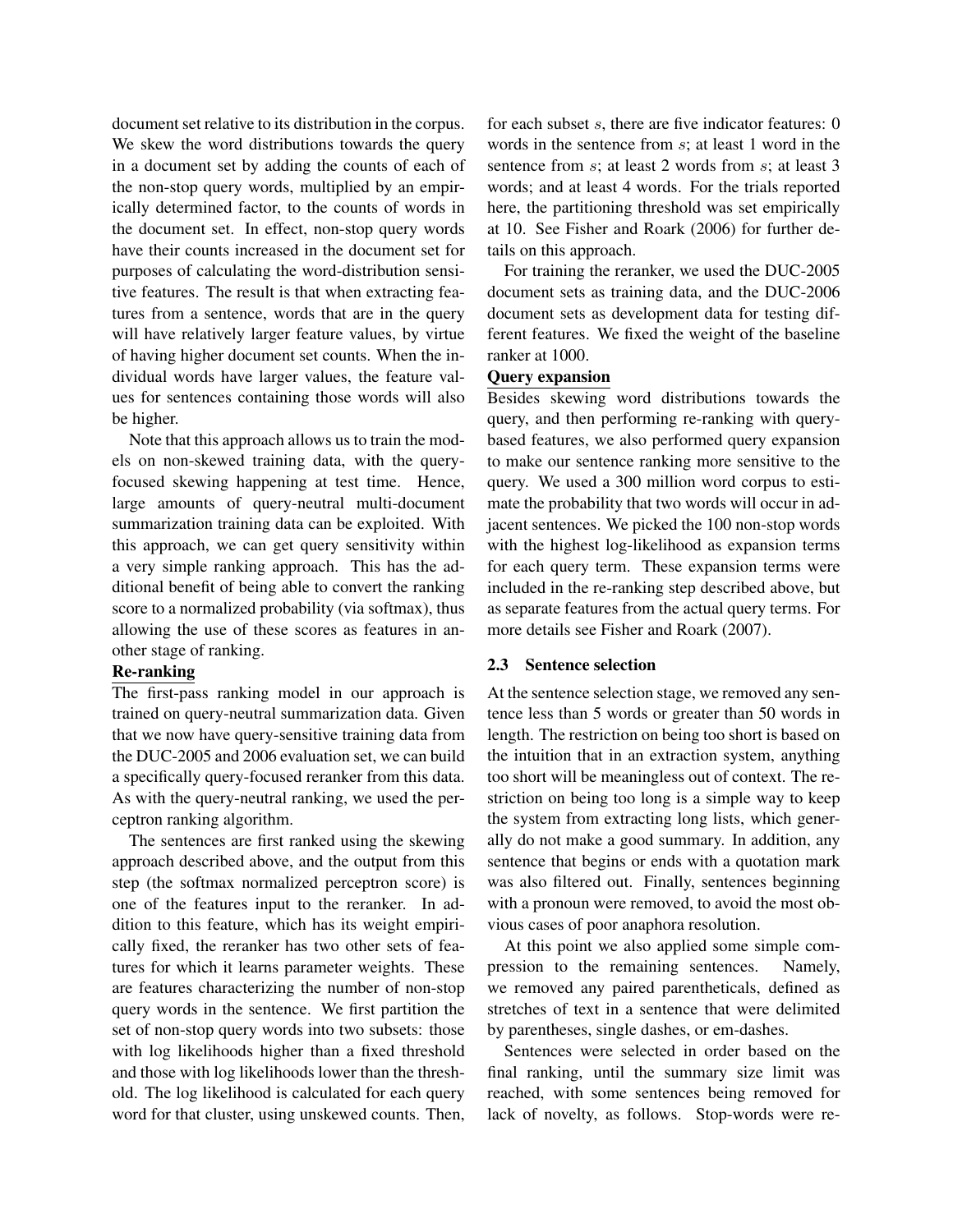moved from a candidate sentence, then the bigram overlap with non-stop words already in the summary was calculated. If the overlap amounted to 65 percent or less of the non-stop words in the candidate (determined empirically), the candidate was added to the summary, otherwise it was discarded. Finally, we ordered the extracted sentences by document-id, and then by order they occurred in the document.

### 3 Update Summaries

Our system for producing update summaries is very similar to the query-focused multi-document summarizer we fielded at DUC 2007, see Fisher and Roark (2007) , but with some important differences in sentence selection from the ranked list of sentences. We use the same classifier and feature set, trained in the same way as the DUC 2007 main task summarizer. For summaries of a first partition, the 2008 system was identical to the 2007 system, excepting that the summary is shorter. For the other partition, we allowed the system to rank sentences in the same way. However, in the sentence selection stage when checking for overlap between a candidate sentence and the sentences in the summary so far, we checked not only against sentences already in the new summary, but also against sentences from the summary of the first partition. Thus, there was no change to our ranking algorithm, only to the part of the system that adds already ranked sentences to the growing summary.

### 4 TAC 2008 Results

The OGI-08 system was fairly average in the field of participants in TAC 2008, which is unsurprising given that the system was unchanged from the system we fielded in the update summarization pilot at DUC in 2007. There are quite a few different evaluation metrics used at DUC. Our system scores ranged from somewhat better than the mean, to the bottom of the 3rd quartile of submitted systems, depending on which metric is used. Given that our system is unchanged from the pilot, where we consistently ranked in the top 3rd, this shows that a number of the other systems substantially improved.

### 5 Summary and future directions

We have presented the application of general supervised machine learning techniques to the problem of sentence ranking for extractive summarization. By exploiting model summaries to define a gold-standard ranking over sentences, we can use well-motivated learning approaches, which handle an arbitrary number of features. We have demonstrated that many common metrics used for sentence ranking can be combined into a single ranking model that provides better performance than any of the metrics in isolation. We straightforwardly extended the model to include features of neighboring sentences, which was demonstrated to improve performance. We have applied this approach to querydirected summarization through a number of techniques: (1) query word count inflation; (2) reranking based on query-directed training data; and (3) query expansion techniques. The resulting approach is highly competitive, and its generality and ease of extension should allow for substantial future developments.

There are a number of ways to improve the current system. The feature set for the reranker is an area we will continue to explore, since we have experimented with relatively few different features for the current system. Though including all unigrams as features led to over-fitting, we would like to find a subset of lexical n-gram features that are relevant to indicating importance and applicability to inclusion in a summary. We also want to include features that are indicative of what sort of question the query is. Also, we believe that clause segmentation prior to ranking could lead to substantially better performance. A related set of features to explore are discourse connectives, and how they relate one clause to another.

### References

- M. Biryukov, R. Angheluta, and M.F. Moens. 2005. Multidocument question answering text summarization using topic signatures. *Journal on Digital Information Management*.
- S. Blair-Goldensohn. 2005. Columbia University at DUC 2005. In *Document Understanding Workshop (DUC) 2005*.